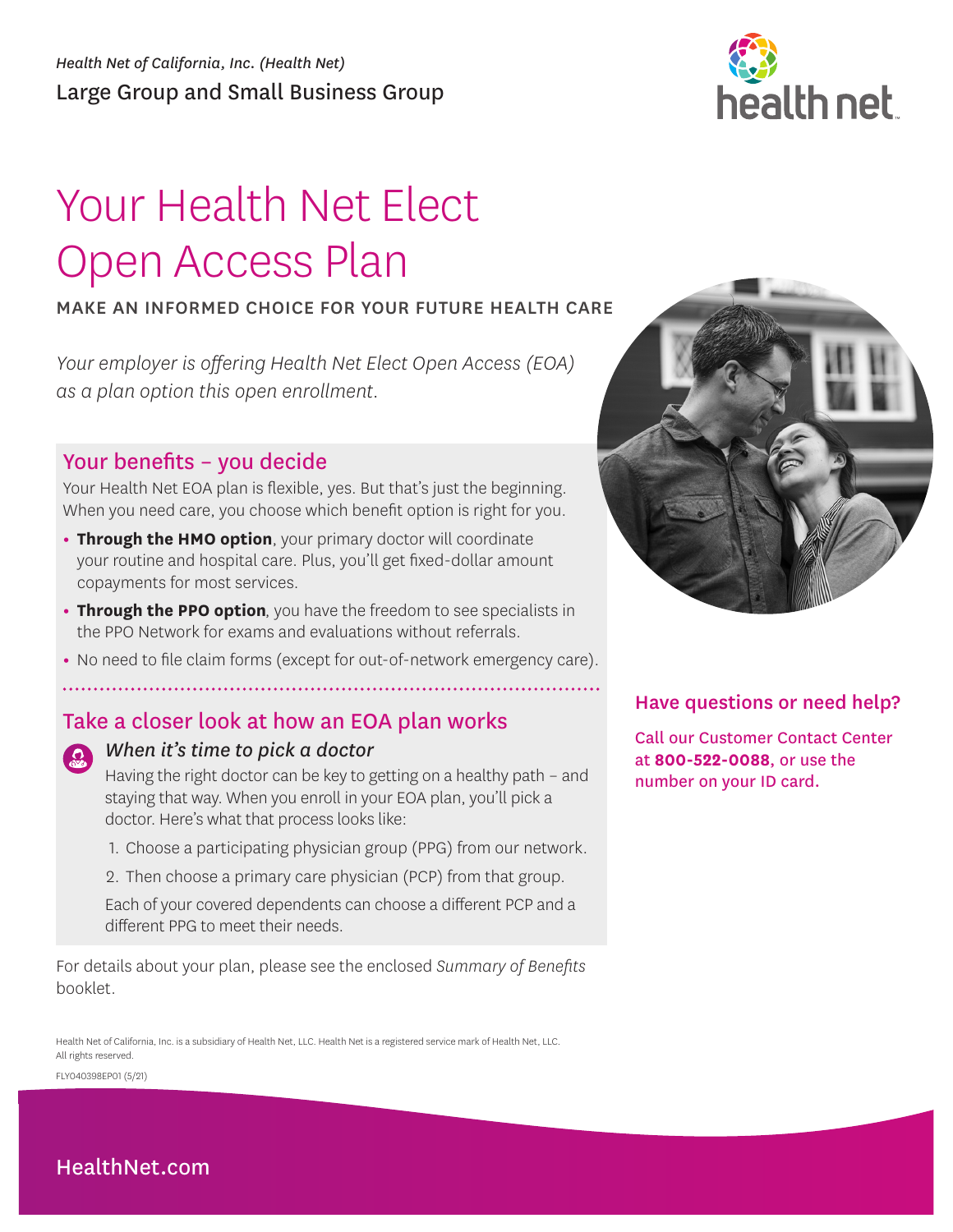## **English**

 $(TTY: 711)$ . No Cost Language Services. You can get an interpreter. You can get documents read to you and some sent to you in your language. For help, call us at the number listed on your ID card or call 1-866-392-6058

#### **Arabic**

خدمات اللغة مجانية. يمكنك الحصول على مترجم فوري. ويمكنك الحصول على وثائق مقروءة لك. للحصول على المساعدة، اتصل بنا على الرقم الموجود على بطاقة الهوية، أو اتصل على مركز الاتصال التجاري (711 :TTY) 6058-092-666-1

## **Armenian**

Անվճար լեզվական ծառայություններ: Դուք կարող եք բանավոր թարգմանիչ ստանալ: Փաստաթղթերը կարող են կարդալ ձեզ համար: Օգնության համար զանգահարեք մեզ ձեր ID քարտի վրա նշված հեռախոսահամարով կամ զանգահարեք 1-866-392-6058 (TTY: 711).

#### **Chinese**

免費語言服務。您可使用口譯員。您可請人使用您的語言將文件內容唸給您聽,並請我們將有您 語言版本的部分文件寄給您。如需協助,請致電您會員卡上所列的電話號碼與我們聯絡,或致電 1-866-392-6058 (TTY: 711)。

#### **Hindi**

बिना लागत की भाषा सेवाएँ। आप एक दुभाषिया प्राप्त कर सकते हैं। आपको दस्तावेज पढ़ कर सुनाए जा सकते हैं। मदद के लिए, आपके आईडी कार्ड पर दिए गए सूचीबद्ध नंबर पर हमें कॉल करें, या 1-866-392-6058 (TTY: 711)।

#### **Hmong**

Kev Pab Txhais Lus Dawb. Koj xav tau neeg txhais lus los tau. Koj xav tau neeg nyeem cov ntaub ntawv kom yog koj hom lus los tau. Xav tau kev pab, hu peb tau rau tus xov tooj ntawm koj daim npav los yog hu 1-866-392-6058 (TTY: 711).

#### **Japanese**

無料の言語サービス。通訳をご利用いただけます。文書をお読みします。援助が必要な場合は、 IDカードに記載されている番号までお電話いただくか、1-866-392-6058 、(TTY: 711)。

#### **Khmer**

សោភាសាដោយឥតគតថ្លេ។ អ្នកអាចទទួលបានអ្នកបកប្រេថ្នាលមាត។ អ្នកអាចស្តាប់គេអានឯកសារឱ្យអ្នក។ សម្រាបជនួយ សូម ទាក់ទងយេងខ្ញុំតាមរយៈលេខទូរសព្ទដេលមាននោលេកាតសម្គាលខ្លួនរបស់អ្នក ឬ ទាក់ទងទោមជ្ឈមណ្ឌលទនាក់ទនង៣ណិជ្ជកម្ម នៃក្រុមហ៊ុន <sub>1-866-392-6058</sub> (TTY: 711).។

#### **Korean**

무료 언어 서비스. 통역 서비스를 받을 수 있습니다. 귀하가 구사하는 언어로 문서의 낭독 서비스를 받으실 수 있습니다. 도움이 필요하시면 보험 ID 카드에 수록된 번호로 전화하시거나 1-866-392-6058 (TTY: 711).

#### **Navajo**

Saad Bee Áká E'eyeed T'áá Jíík'e. Ata' halne'ígíí hóló. T'áá hó hazaad k'ehjí naaltsoos hach'i' wóltah. Shíká a'doowoł nínízingo naaltsoos bee néího'dólzinígíí bikáa'gi béésh bee hane'í bikáá' áajj' hodíílnih éí doodaii' 1-866-392-6058 (TTY: 711).

#### **Persian (Farsi)**

خدمات زبان به طور رايگان. می توانيد يک مترجم شفاهی بگيريد. می توانيد درخواست كنيد كه اسناد برای شما قرائت شوند. برای در بافت ر اهنمايي، با ما به شمار ه اي كه روی كار ت شناسابي شما در ج شده تماس بگير بد با با مر كز تماس باز رگاني . 1-866-392-6058 (TTY: 711)